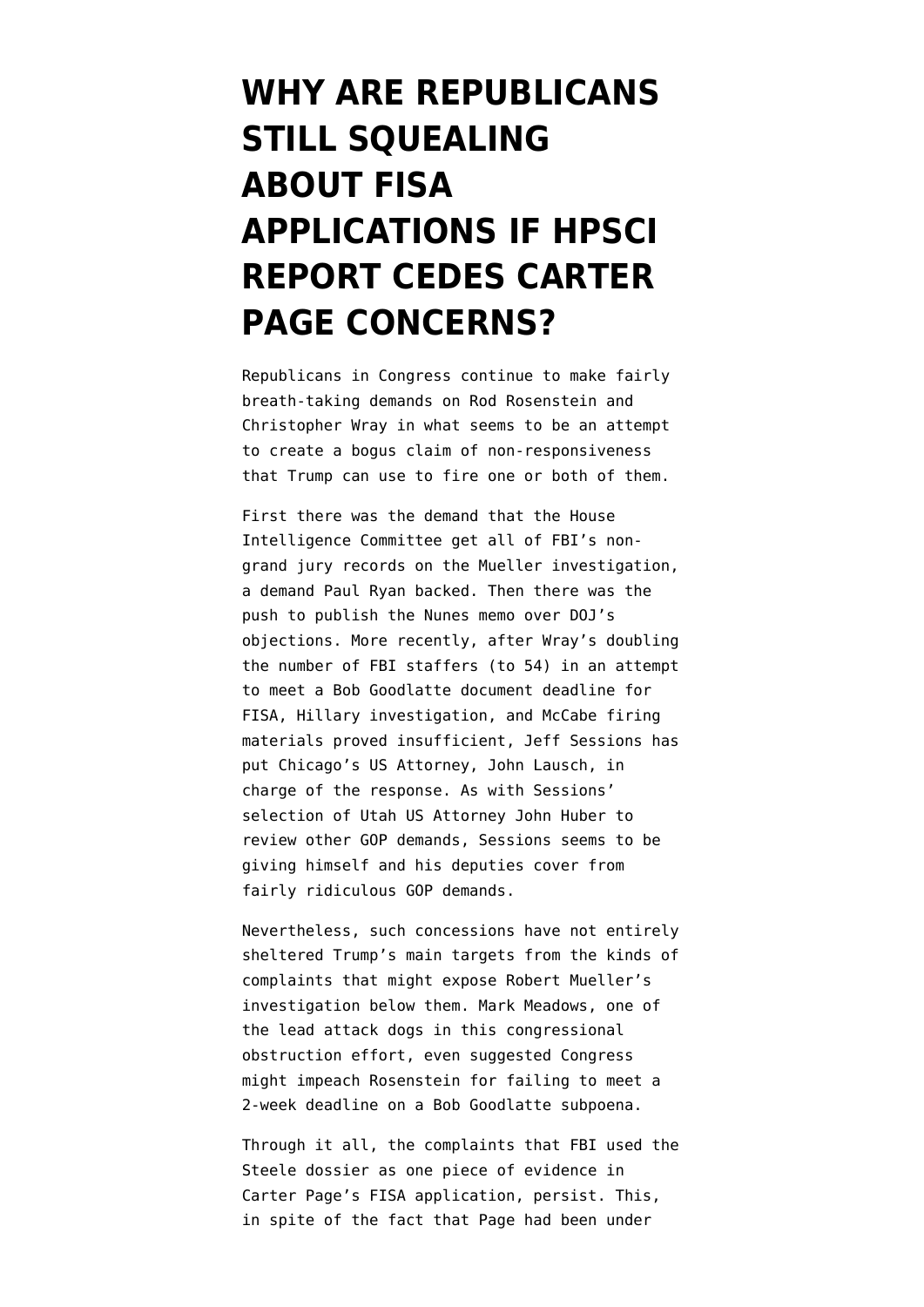FISA surveillance years before, and in spite of the fact that all sides agree that the counterintelligence investigation into Trump's aides started in response to the George Papadopoulos tip from Australia.

This, in spite of the passage from the [Schiff](http://docs.house.gov/meetings/ig/ig00/20180205/106838/hmtg-115-ig00-20180205-sd002.pdf) [memo](http://docs.house.gov/meetings/ig/ig00/20180205/106838/hmtg-115-ig00-20180205-sd002.pdf) (including one redacted sentence) that seems to assert that FBI considered Page an ongoing counterintelligence concern.

> DOJ cited multiple sources to support the case for surveillance Page — but made only narrow use of information from Steele's sources about Page's specific activities in 2016, chiefly his suspected July 2016 meetings in Moscow with Russian officials. [entire short sentence redacted] In fact, the FBI interviewed Page in March 2016 about his contact with Russian intelligence, the very month candidate Donald Trump named hi a foreign policy advisor.

And the Schiff memo is consistent with what Sheldon Whitehouse (among the few other people who had read the application at the time) [said.](https://www.emptywheel.net/2018/02/11/on-the-grassley-feinstein-dispute/)

> Whitehouse: I've got to be careful because some of this is still classified. But the conclusion that I've reached is that there was abundant evidence outside of the Steele dossier that would have provoked any responsible FBI with a counterintelligence concern to look at whether Carter Page was an undisclosed foreign agent. And to this day the FBI continues to assert that he was a undisclosed Russian foreign agent.

Importantly, however, it's no longer just former prosecutors in the Democratic party who seem to confirm that Page was a real counterintelligence concern, and therefore legitimately a FISA target. At least, that's what these two passages from the [GOP House Intelligence Report](https://intelligence.house.gov/uploadedfiles/russia_report_findings_and_recommendations.pdf) suggest.